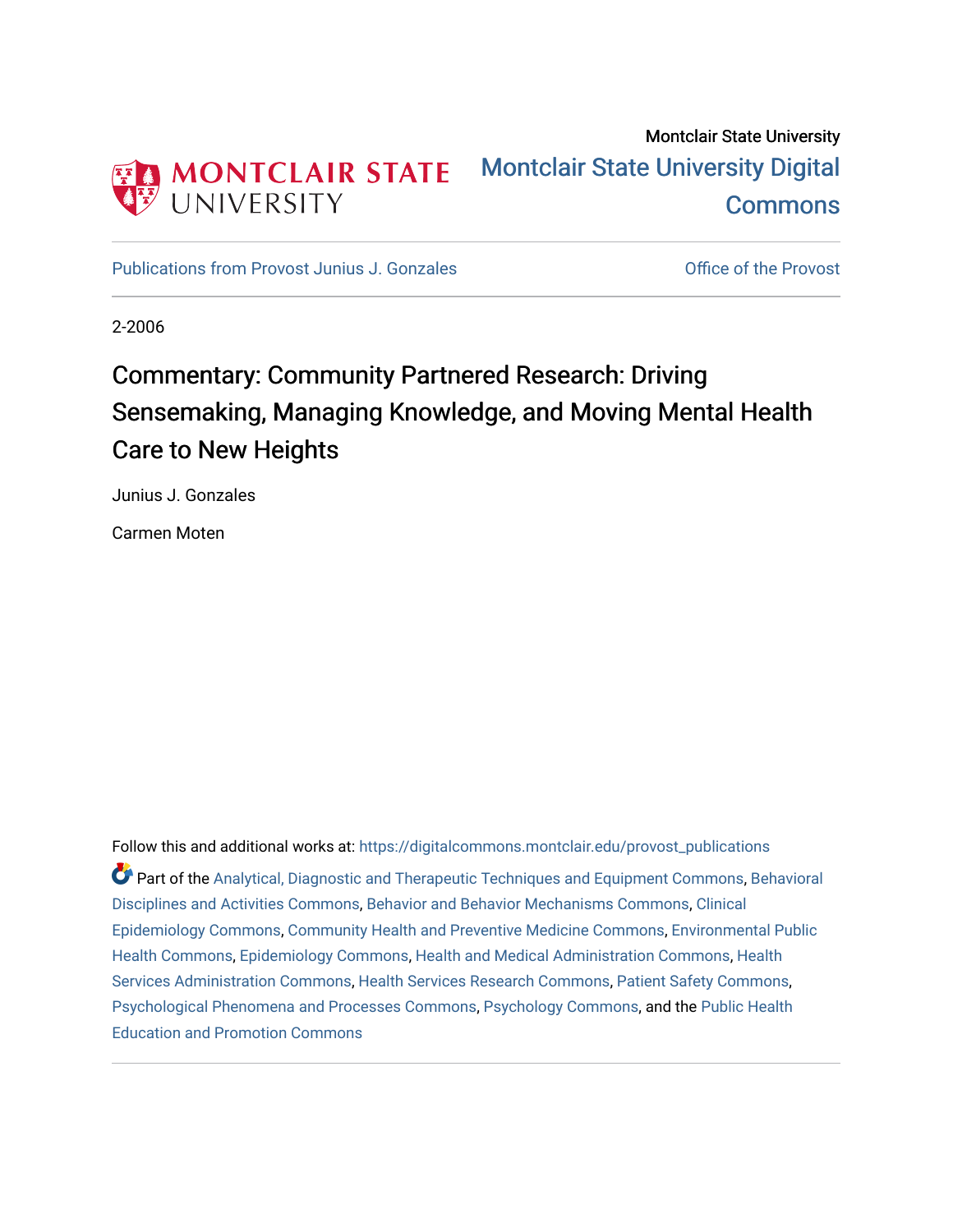See discussions, stats, and author profiles for this publication at: [https://www.researchgate.net/publication/7100255](https://www.researchgate.net/publication/7100255_Commentary_Community_Partnered_Research_Driving_Sensemaking_Managing_Knowledge_and_Moving_Mental_Health_Care_to_New_Heights?enrichId=rgreq-a2e02cc40e6694b363f779b491fd7b43-XXX&enrichSource=Y292ZXJQYWdlOzcxMDAyNTU7QVM6MTA2NDU0NzQwNjM1NjUzQDE0MDIzOTIxOTY1ODA%3D&el=1_x_2&_esc=publicationCoverPdf)

### Commentary: Community Partnered Research: Driving Sensemaking, [Managing Knowledge, and Moving Mental Health Care to New Heights](https://www.researchgate.net/publication/7100255_Commentary_Community_Partnered_Research_Driving_Sensemaking_Managing_Knowledge_and_Moving_Mental_Health_Care_to_New_Heights?enrichId=rgreq-a2e02cc40e6694b363f779b491fd7b43-XXX&enrichSource=Y292ZXJQYWdlOzcxMDAyNTU7QVM6MTA2NDU0NzQwNjM1NjUzQDE0MDIzOTIxOTY1ODA%3D&el=1_x_3&_esc=publicationCoverPdf)

**Article** in Ethnicity & Disease · February 2006

| Source: PubMed        |                                                                                                         |             |
|-----------------------|---------------------------------------------------------------------------------------------------------|-------------|
| CITATIONS<br>2        |                                                                                                         | READS<br>45 |
| 2 authors, including: |                                                                                                         |             |
|                       | Junius J Gonzales<br>New York Institute of Technology<br>51 PUBLICATIONS 4,096 CITATIONS<br>SEE PROFILE |             |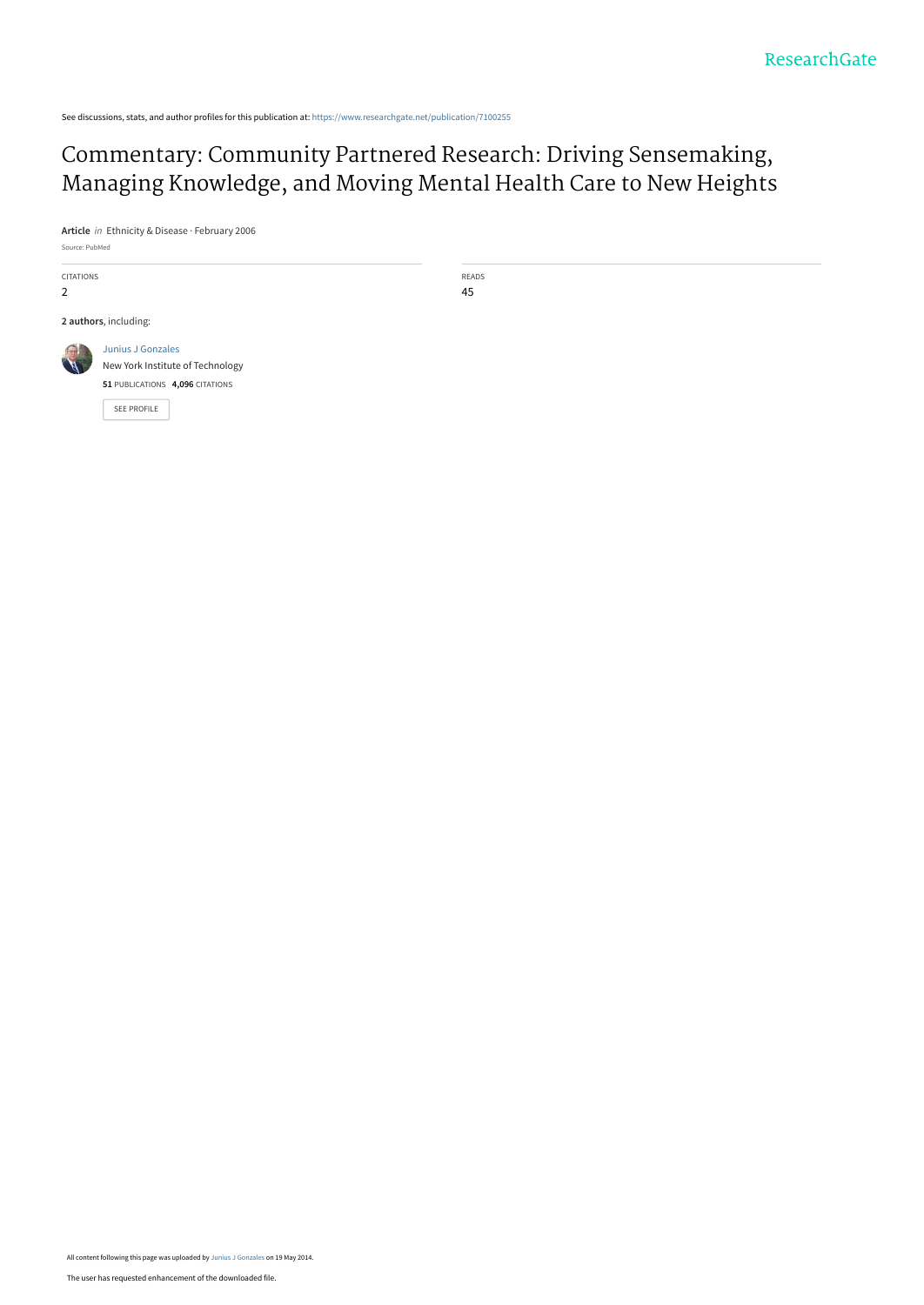### COMMENTARY: COMMUNITY PARTNERED RESEARCH: DRIVING SENSEMAKING, MANAGING KNOWLEDGE, AND MOVING MENTAL HEALTH CARE TO NEW HEIGHTS

Junius J. Gonzales, MD; Carmen Moten, PhD, MPH

Longstanding gaps between research and practice, research and policy, and policy and practice impede the sustainability of high-quality health services delivery and often inadvertently contribute to disparities in healthcare access, processes, and outcomes. Why do these gaps exist? Explanations embrace multiple reasons and acknowledge the interactions between factors such as financing and organization of health care; attitudes, beliefs, and knowledge of patients, families, providers and policymakers; and the research or evidence base for decisionmaking. To complicate matters, these factors are in constant change. For high disease-burden conditions, such as mental disorders, which also have an early age of onset, a traditionally and predominantly linear biomedical/healthcare research process—from basic science to clinical treatment innovations to effectiveness and services research—is insufficient to meet both today's suffering and tomorrow's sustainability of innovative changes. Fortunately, new initiatives from the National Institutes of Health (NIH) offer opportunities for multilevel change in the medical research enterprise. From NIH's Roadmap Initiatives, two parts are relevant to work with communities, research teams of the future and re-engineering the clinical research enterprise (nihroadmap.nih.gov). The articles in this special issue represent bold examples for those two initiatives by extending the role and work of communities and not just limiting that work to patient communities or community-based providers. The work here, in no uncertain terms, cogently and potently demonstrates who else can and should be part of a research team. Fortunately, the recent trans-NIH program announcement on community-based participatory research is a preliminary but correct step in these directions.

The National Institute of Mental Health (NIMH) has a long history of concern and action related to community participatory work and health disparities in racial/ethnic populations as well as other underrepresented groups (ie, women, children, disabled) in order to fulfill its mission. In

particular, the services research initiatives over the past few years have lead the way in a commitment to true community partnerships, realizing that the work must go where the people live and work day to day. Housed in the Division of Services and Interventions Research are such items as:

- N research programs in health disparities, sociocultural work, and dissemination and implementation;
- N program announcements to build research infrastructure, through sustainable partnerships, in communities to take advantage of real-world and real-time changes and study them;
- N recent special initiatives to ready state mental-health systems to implement evidence-based practices and efforts to study readiness; and
- $\bullet$  workshops bringing together intervention and services researchers with academic management experts who study strategic and organizational change.

Communities, regardless of definition used, are changing and dynamic collectives. The work showcased in this special issue is timely, innovative, and absolutely necessary. Yet significant obstacles abound, the intense labor and psychic energy necessary to establish true partnerships between different cultural realms, the competing demands of people's day-to-day lives, the devaluation of this work in traditional academic departments, and ever-decreasing funding streams.

These challenges come with opportunities at many levels. In our minds, perhaps the two most interesting scientific challenges/opportunities have to do with: 1) identifying the key ingredients or mechanisms for successful partnerships and change; and then 2) determining what modes of knowledge management and transfer are best used for which situations and when. These two areas are, of course, connected. The reports in this special issue demonstrate a high level of rigor in mixedmethods work and innovation by tapping unique settings such as a film festival or using an audience-response approach for data collection. However, some might argue that these approaches are routine for disciplines such as marketing and consumer behavior work. Regardless, this kind of transfer from other disciplines will be critical in moving communitypartnered research forward. But what key elements make things work and why? What mechanistic roles, if any, do leadership and/or teamwork really play? Can knowledge sharing or transfer occur between interested parties and stakeholder groups to truly move science into the public?

On the issue of mechanisms, the process data captured in many of these reports is or will be critical to understand from as

From Abt Associates Inc. (JJG), National Institute of Mental Health, Neuroscience Center (CM), Bethesda, Maryland.

These comments do not reflect the views of the National Institute of Mental Health, but the authors' own opinions.

Address correspondence and reprint requests to Junius J. Gonzales, MD; Principal, Abt Associates, Inc.; 4550 Montgomery Avenue; Suite 800 North Bethesda, MD 20814-3343; 301-634- 1725; 301-634-1802 (fax).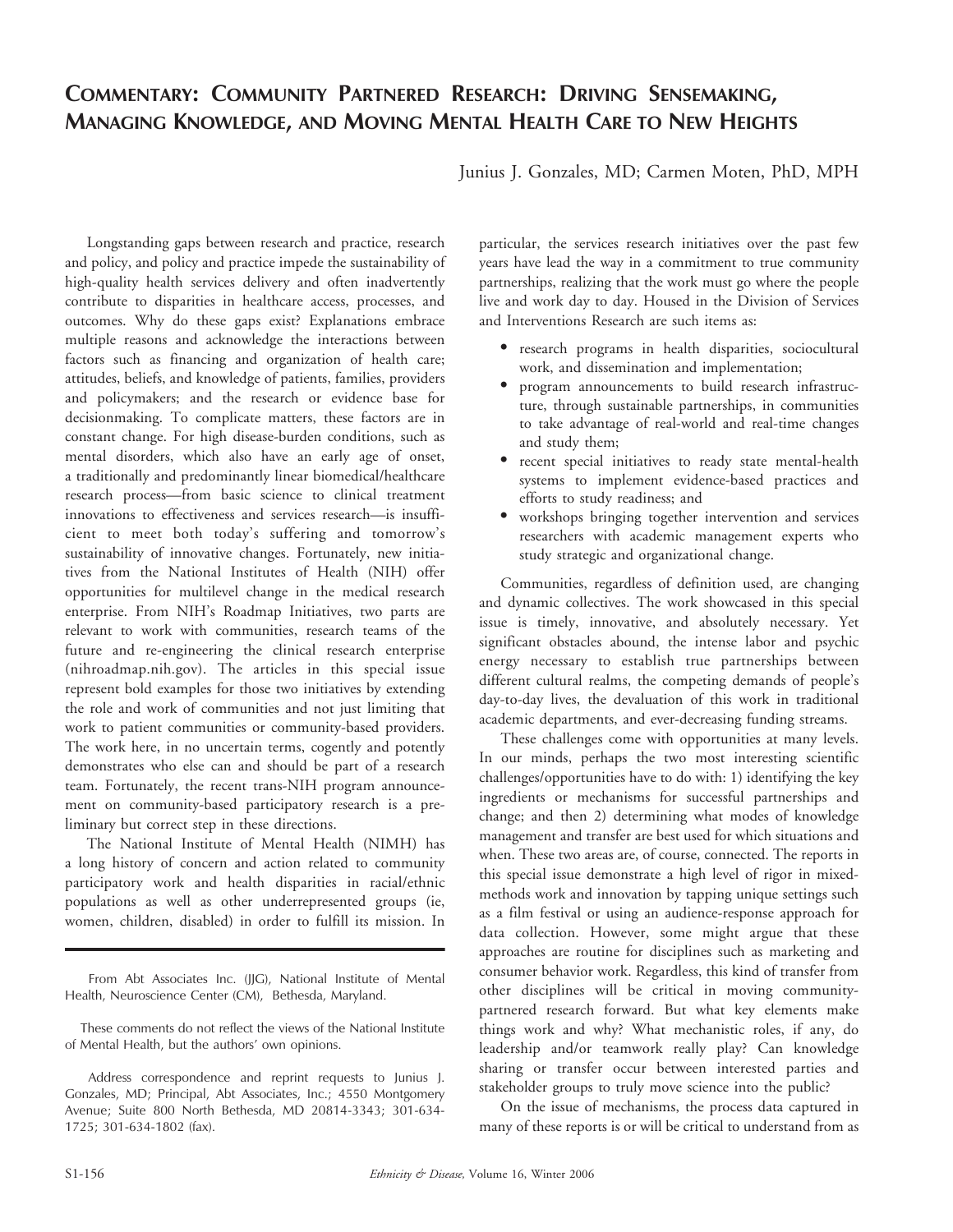many vantage points as possible. Despite the relative case-study nature of some data, the richness of the process data can be tapped for theorizing about mechanisms of change. Langley, in her 1999 article ''Strategies for Theorizing from Process Data,'' presents not only compelling arguments for why process data need to be considered seriously but cogently details a history of approaches, events data with multiple levels of analysis and eclecticism, ambiguous boundaries, and variable temporal embeddedness—all in an effort to explain strategic change.<sup>1</sup> Langley describes seven ''sensemaking'' strategies or research approaches to process data, keeping in mind the key tenets of accuracy, generality, and simplicity, and offers exemplars, goodness of fit with process data complexity, and what kinds of contributions these data and their analyses can make.<sup>1</sup> Some, such as the alternate-templates strategy and the temporalbracketing strategy, can make contributions to understanding mechanisms. Perhaps the process data from the work in these reports can be reanalyzed with Langley's recommended approaches, which strive to balance induction, deduction, and inspiration for theory-building from process data. She writes:

'There is room not only for building on existing constructs to develop new relationships, but for designing process research that selectively takes concepts from different theoretical traditions and adapts them to the data at hand, or takes ideas from the data and attaches them to theoretical perspectives, enriching those theories as it goes along... Sensemaking is the objective. Let us make sense whatever way we can.'<sup>1</sup>

With no doubt, community-partnered research helps sensemaking.

What about the sustainability of such efforts? This work requires early planning for real-time use of the knowledge gained and the passing on of such knowledge, much of which may be tacit, to all people involved in the work but also to other communities who make partnered research a priority. Given that scientific journal articles are the primary mode of dissemination for researchers, might it be useful to think about managing the rich explicit and tacit knowledge gained? Incredible opportunity exists in this arena—testing different methods to manage research knowledge. A recent business definition of knowledge management is:

The organized and systematic process of generating and disseminating information, and selecting, distilling, and deploying explicit and tacit knowledge to create unique value that can be used to achieve a competitive advantage in the marketplace by an organization. $<sup>2</sup>$ </sup>

We submit that the final phrase ''competitive advantage in the marketplace...'' can be replaced with ''to achieve optimal health outcomes, while reducing disparities, in communities knowledge that can be shared across neighborhoods, cities, counties, and states.''

An understandable and relevant model is presented by Nancy M. Dixon in her book Common Knowledge.<sup>3</sup> Dixon wrote that first an organization must create common knowledge before it can leverage it.<sup>3</sup> She explains that organizations must make a conscious effort to discuss experiences, review them, and to capture the knowledge gained from the experience. The next part of the model is being able to transfer this knowledge either to other people or maybe even the same team that originally created the knowledge in order to capitalize on the information by preventing future mistakes and/or learning a valued process. Next, Dixon explicates five categories of knowledge transfer: serial transfer, near transfer, far transfer, strategic transfer, and expert transfer.<sup>3</sup> This taxonomy is useful in describing who is involved, what types of knowledge are transferred, why, and for what ends.

Other models and frameworks attempt to explain the same thing, the creation and transfer of knowledge. Although the models vary somewhat in presentation, each essentially emphasizes that knowledge cannot simply be codified. Knowledge has to be internalized by the individual or team in order to be applied to a particular task. The papers in this issue demonstrate that this internalization is occurring. However, don't we all wish for one repository of living information about all community-partnered health research efforts in this country? Herein lie opportunities for the authors of these papers, as well as for funders. Pechura outlines some possible steps for foundation funding approaches and calls on additional partnerships. Perhaps one concrete target can be in the realm of managing knowledge. Tremendous economies of scale, scope, and learning can emerge with blended funding, and anecdotal evidence points to duplication of efforts in research and innovative service demonstrations. While federal research funding has some different aims and requirements, previous ''mixed-motive'' partnerships between that funding and foundations have been successful. Furthermore, given the nature of this communitypartnered research, a third potential partner—business sectors in those communities—must be engaged early.

Finally, community-partnered research can be an exciting and enriching approach to understanding and dealing with ethics in clinical research.<sup>4</sup> Emanuel et al's<sup>5</sup> framework articulates six of seven requirements of ethical clinical research that are flexible enough to accommodate the needs of community-partnered research and that view community as a unit that is more than simply the sum of its individual members. Thus, they remain: 1) social or scientific value; 2) scientific validity; 3) fair subject selection; 4) favorable riskbenefit ratio; 5) independent review; and 6) informed consent. In addition, Chen et al suggest that the seventh requirement, respect for potential and enrolled participants, be amended to ''respect for potential and enrolled participants, community, and research partners'' to acknowledge that separate attention should be paid to relationships on these three levels.<sup>6</sup>